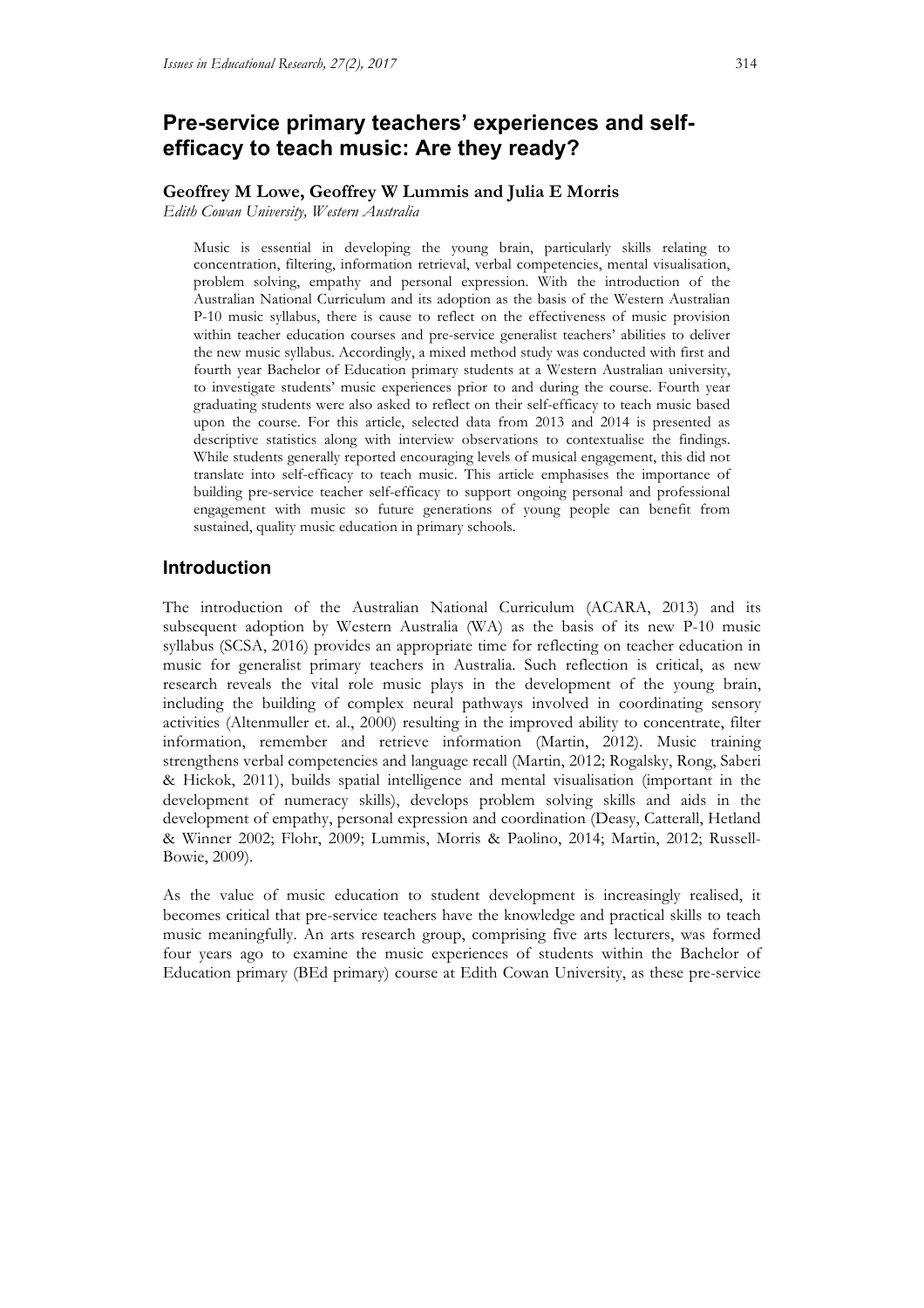teachers will be expected to deliver the first formal music experiences to future generations of WA students. Both first and fourth year students participated in the research. First year students were selected to examine the music experiences they brought with them upon entering the course, and fourth year students were selected to examine their preparedness to teach music upon course graduation. Snap-shots of musical experiences were investigated across a range of contexts: the childhood home, primary school, secondary school, current recreation and tertiary experiences. These experiences could be utilised to understand the range and depth of musical experiences students bring to the course, determine areas of student needs while in the course, and provide a rationale for future course development and research, particularly into building selfefficacy to teach music among pre-service teachers.

# **The changing landscape of pre-service teacher education in Australia**

Teacher education in Australia has been impacted by major sector reforms since the 1980s. Previously, Australian tertiary institutions were valued for their role in maintaining cultural values, and developing individuals who could contribute to the national economy (Pick, 2006). However, since the 1980s, tertiary institutions have been forced to become increasingly competitive due to reduced government financial support (Bessant, 2002; Marginson, 2004; Pick, 2006), which has included the reintroduction of student fees and changing educational profiles for tertiary institutions (Bessant, 2002).

Marginson (2000) claimed that changes in educational profiles are in response to globalisation and reflect "the formation of world financial markets, the development of the internet and the increase in international travel" (pp. 24-25). As a result, tertiary institutions have been expected to provide education marketed to meet student needs in a global world (Bessant, 2002). With greater student mobility has arisen the need for greater competitive edge among universities to attract students and private funding (Marginson, 2000; Pick, 2006), resulting in increasing privatisation. These reforms across the wider tertiary sector have had major implications for teacher education.

Reform has been coupled with changes to the primary curriculum across Australia, including WA (Dinham, 2007). The implementation of the WA Curriculum Framework in 1998 saw music grouped together with dance, drama, media and visual arts as part of an Arts Learning Area (Curriculum Council, 1998) resulting in diminished classroom time for music in many primary schools (Dinham, 2007). This was coupled with a shift from arts specialists to generalist teachers (Dinham, 2007). While instrumental music provision in the state system is still provided by specialist teachers to selected students, classroom music for all is now the domain of the generalist teacher. However, generalist teachers often have limited music knowledge and practical skills, and pre-service teachers bring limited music experience, including practical skills with them into their pre-service courses (Alter, Hays & O'Hara, 2009; Russell-Bowie, 2009). In addition, the 'crowded curriculum' in which increasing emphasis is placed upon teaching outcomes across more subjects has placed further pressure on teachers endeavouring to actively engage students across all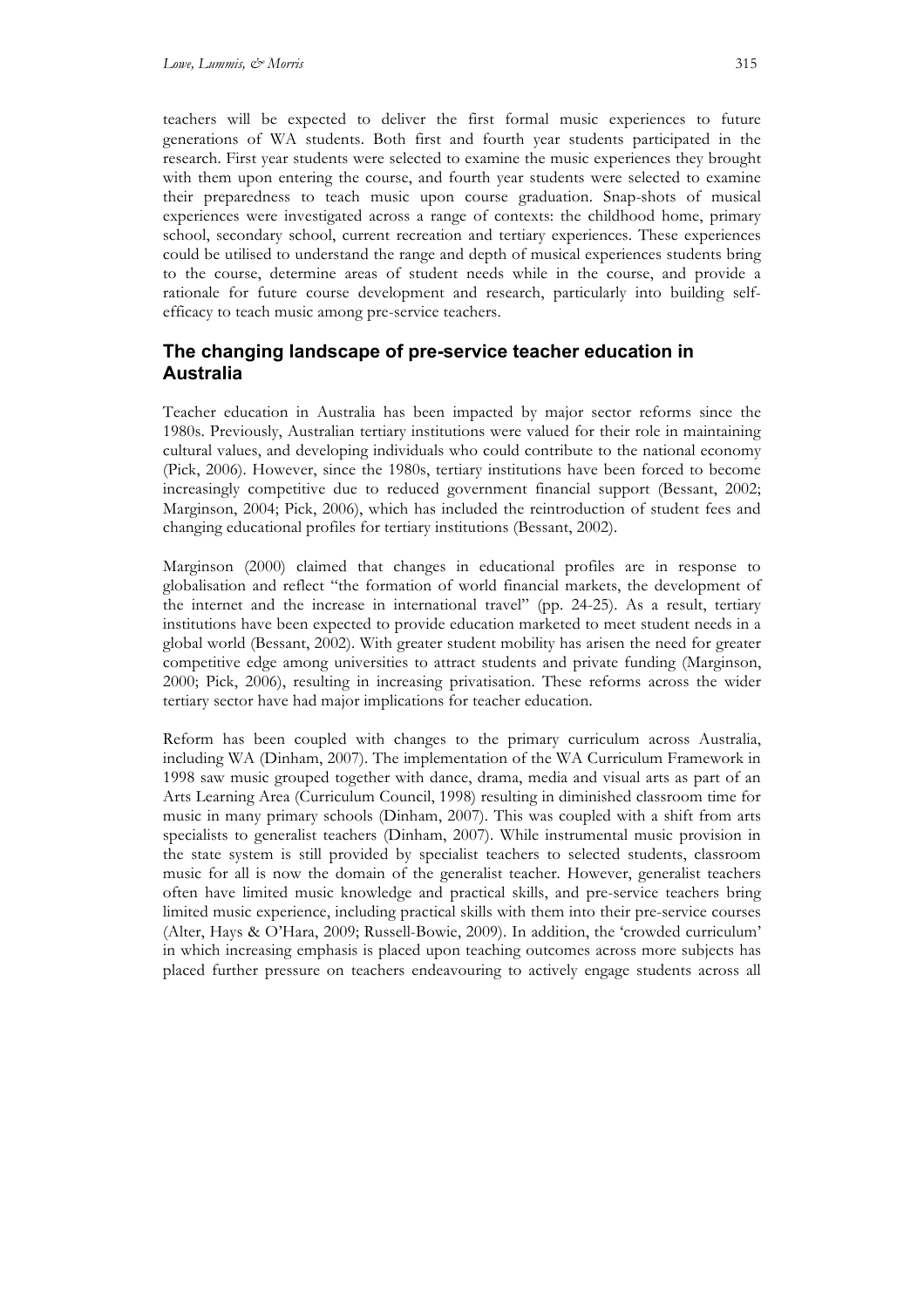five arts subjects, when placed alongside the demands of other learning areas (Berlach & McNaught, 2007; Russell-Bowie, 2009).

The introduction of outcomes-based education and international standardised testing, designed to improve literacy and numeracy have further impacted music education and the arts in general (Berlach & McNaught, 2007; Paolino, 2013). With the pressures of standardised testing in primary schools and a market driven tertiary sector, tertiary institutions have little incentive to promote music and the arts within teacher education courses (Garvis, 2008). When tertiary institutions follow the market and marginalise the arts in favour of other curriculum demands, they risk producing students who have had limited arts experiences prior to entering university, and who in turn graduate with limited practical abilities or self-efficacy to successfully teach music as a result of their tertiary training (Dinham, 2007; Lemon & Garvis, 2013; Russell-Bowie, 2009).

#### **Music as an essential learning area**

Graduate teachers with limited knowledge, skills and resultant low efficacy to teach music are a major concern for a number of reasons. Aside from its neurological benefits, music education helps develop sensory perception of culture, supports cognitive and social development, fosters critical and creative thinking and unleashes imagination (Anderson, 2003; Eisner, 2002). These skills are critical for developing individuals capable of navigating a globalised world increasingly dependent upon technology and diverse cultural situations requiring multiple modes of thinking (Deasy et. al., 2002).

Music is one medium through which students can explore "our sense of self, our sense of place, our sense of community … it is not the end in itself" (Anderson, 2003, p. 64). Music links to various intelligences described by Gardner, as acknowledged within the WA curriculum, including linguistic, mathematical and spatial intelligences (Gardner, 2006). Music has the ability to develop both intrapersonal and interpersonal intelligences through exploration of self and through collaboration (Gardner, 2006), thus supporting the personal and social development of students, listed as important general capabilities in the Australian Curriculum (ACARA, 2013). Furthermore, music assists cognitive development by building stronger neurological networks linking sensory perception to philosophical and social understandings (Altenmuller et al., 2000; Eisner, 2002; Martin, 2012).

Music also supports the development of critical thinking. As students manipulate the sonic environment, they become 'change agents' through being "generative, creative, proactive and reflective, not just reactive" (Bandura, 2001, p.4). These students have greater ability to problem solve and adapt when confronted with task demands (Bandura, 2001). Further, in terms of aesthetic experience, students learn through process, not just product, developing motivation to learn and critical reflection skills (Webster & Wolfe, 2013). Importantly, primary school is where these foundations skills are generated and cultivated.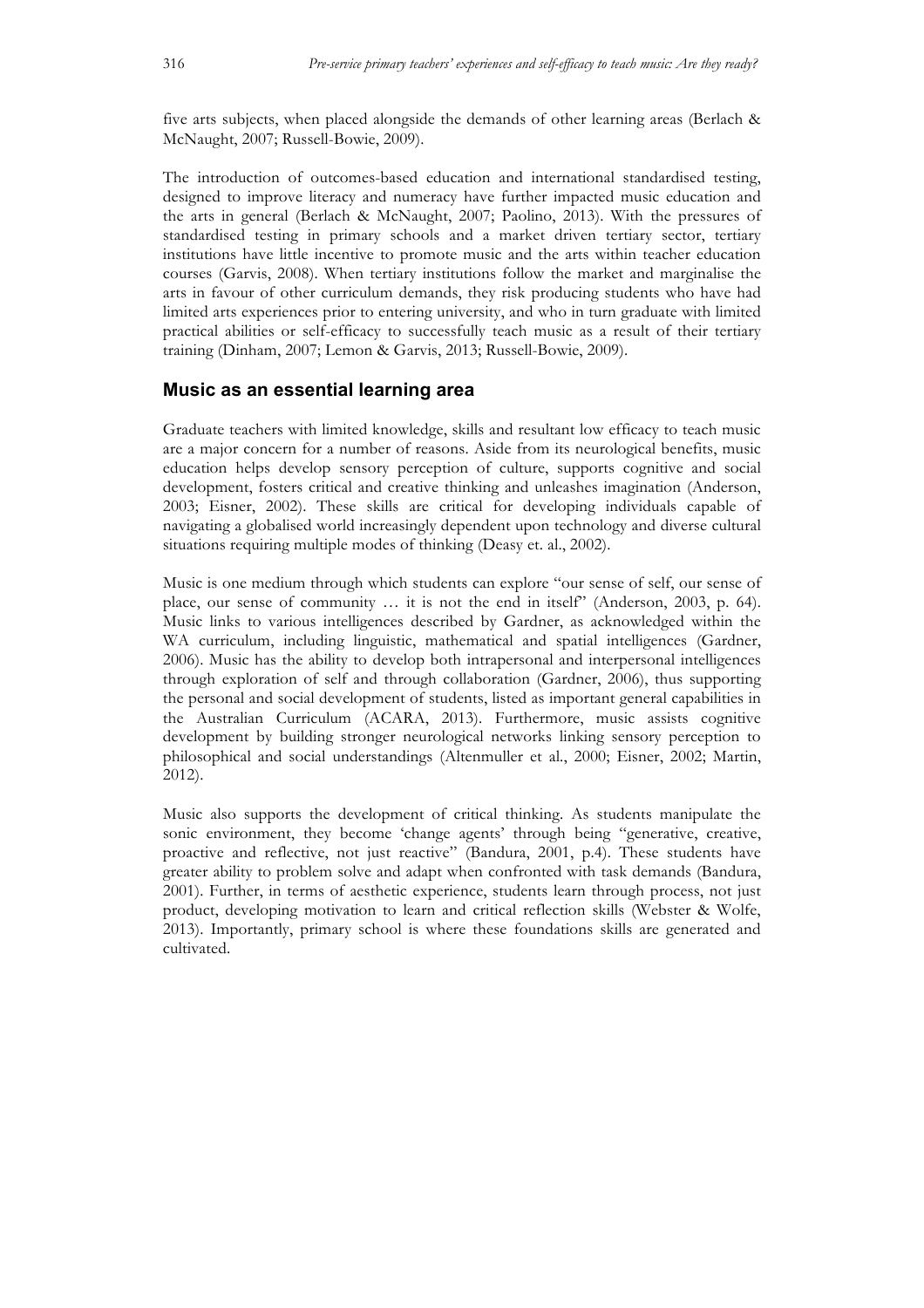While music is essential for student development, it becomes just as important that teachers are similarly equipped with the subject and pedagogical content knowledge to deliver the curriculum. Research demonstrates that teacher self-efficacy in the arts, founded on knowledge and practical skills, influences the likelihood of engaging teaching and learning in music (Lemon & Garvis, 2013; Mills, 1989). As such it is essential for preservice teachers to meaningfully engage with music and build the self-efficacy necessary to deliver it to primary school children.

### **Teacher self-efficacy and engagement in music**

Self-efficacy is a theory relating to self-regulation, in which an individual's beliefs produce actions resulting in outcome expectations. Self-efficacy for teaching music is built through engagement with music. Positive experiences that build personal interest in music leads to high self-efficacy (Garvis, 2008). Further, perceived mastery of skills impacts intrinsic motivation and builds confidence of discipline knowledge (Bandura, 2001; Ryan & Deci, 2000). However, teachers' anxiety about their mastery of music skills impacts their selfefficacy and recent research into the arts has found that teachers with low self-efficacy in the arts limited or ignored the arts in their classrooms (Garvis, 2008; Lemon & Garvis, 2013; Russell-Bowie, 2009).

The strong relationship between music experiences promoting content knowledge, skills and self-efficacy suggests pre-service teachers would benefit from increased positive engagement with music. As there is a link between school curriculum and the market demands on tertiary institutions, it is conceivable that change at a tertiary level could result in better prepared graduates to teach music. However, tertiary level engagement is tempered by students' prior experiences in both personal (home and recreation) and educational (primary, secondary and post-compulsory) contexts (Fredricks, Blumenfeld & Paris, 2004; Garvis, 2008).

The ability to teach music in primary school requires basic skills that may not have been acquired in pre-service teachers' education prior to course commencement (Dinham, 2007). Garvis (2008) stated that teachers, especially generalist primary teachers, require more opportunities to engage in professional development to develop practical skills, thus giving them mastery which translates into the self-efficacy required to teach the subject. However, pre-service teacher engagement, as with primary students' engagement, requires a learning environment in which pre-service teachers feel supported to take learning risks based upon positive relationships with teachers, peers and family (Appleton et al., 2006). If tertiary institutions provide opportunities to build practical skills and knowledge that leads to effective disciplinary mastery in music, teachers are more likely to have increased self-efficacy resulting in greater engagement with music in their classrooms.

## **Background to the study**

The arts research group has noted a decline in the music instruction time within primary teacher education courses at Edith Cowan University in Western Australia. The decline is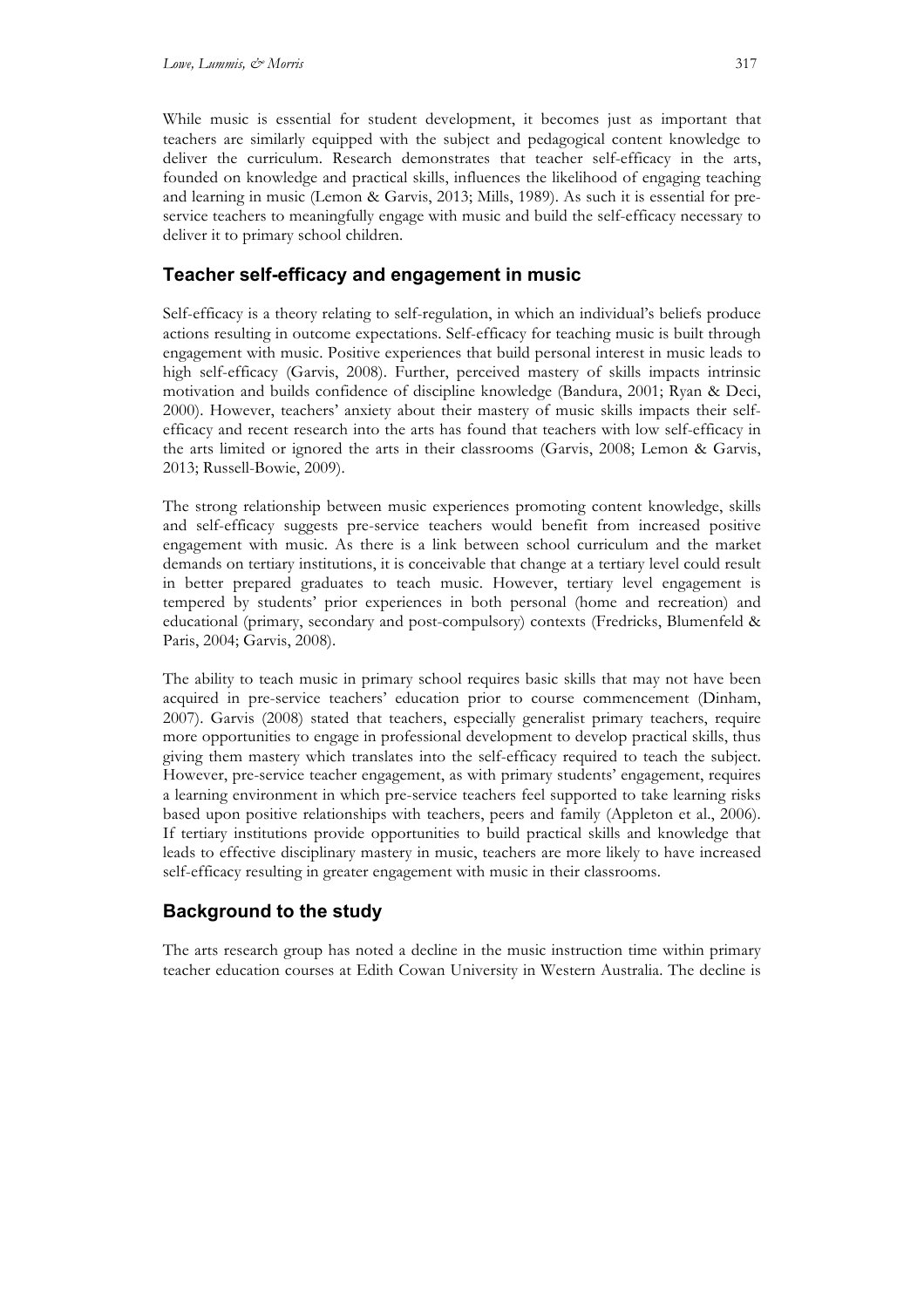documented in the University's handbooks over the past 30 years as the course has evolved from a Diploma of Teaching to a Bachelor of Arts (Education) and finally a Bachelor of Education. Prior to the 1988 Dawkins Report, there were between 22-26 tenured staff across the Art and Music Education departments (Western Australian College of Advanced Education, 1985, 1987). Pre-service teachers in the three year Diploma course studied one core, four hour music unit per week throughout the three year course, and could complete another two elective units. Music and visual art were the only two arts subjects offered at the time, as the other arts were covered under the umbrella of other learning areas.

Following the Dawkins Report, staff numbers in both music and visual art were halved as the primary education course changed to a Bachelor of Arts (Education) while the number of music units on offer to students remained the same (Edith Cowan University, 2002). Following the release of the 2003 Nelson Report and the creation of the Arts Learning Area (Curriculum Council, 1998), the number of arts units on offer increased while staffing remained static (Edith Cowan University, 2005), and time spent in each unit declined from four to three hours per week per unit. By 2008, unit offerings had reduced to three core units across all the arts, with one elective specialist music unit, and staff numbers reduced to five tenured staff members across all the arts.

In 2013, arts offerings were further reduced in the course to two core units covering all five art forms in five weekly, two hour blocks (Edith Cowan University, 2013). Effectively, music education was reduced to 10 hours of training and development across the entire pre-service teaching degree. The decline in instruction time and increased competition to deliver all the arts has raised concerns within the arts research group that students would enter and exit the course with limited knowledge in the arts, as forecast by Dinham (2007), and has become the catalyst for investigation of students' experiences and self-efficacy. Knowledge of student experiences in the new global tertiary paradigm can help the arts research group shape tertiary experiences to best meet the needs of preservice teachers, increasing their self-efficacy to successfully deliver the national curriculum in the arts, and meet the *Australian Professional Standards for Teachers*.

#### **Methods**

The arts research group posed two research questions:

- 1. What music experiences have first and fourth year BEd primary students participated in, within the following contexts:
	- a. childhood home
	- b. compulsory education
	- c. post compulsory education
	- d. current personal recreation
- 2. How well prepared are fourth year BEd primary students to teach music as a result of their teacher education course?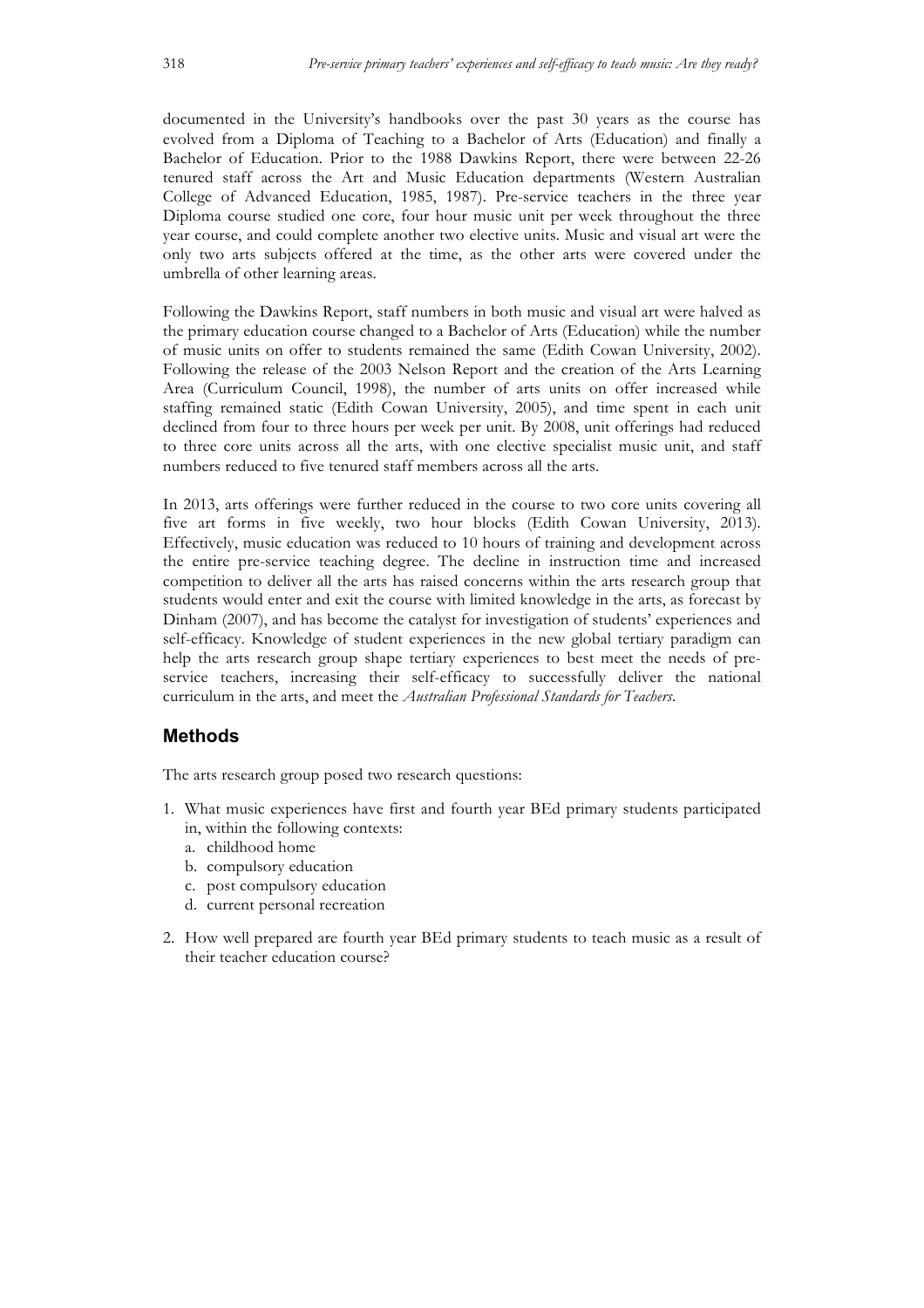To answer the questions, the research group administered an online *Qualtrics* questionnaire to all first and fourth year BEd primary students in 2013 and 2014, with full ethics approval from the university. Following completion of the questionnaire, students were invited to participate in follow-up interviews. An explanatory research design was used to triangulate quantitative data with qualitative data (Punch, 2009), and to gather specific feedback on student experiences through narrative discourse. A constructivist theoretical framework was employed, based upon the position that reality is an ensemble constructed by social groups reaching a consensus of knowledge (Guba & Lincoln, 2000). The notion of derived meaning is central to this epistemology, as meaning is the careful assimilation of new knowledge with individual beliefs, values and concepts. In this project, the questionnaire and interviews were used to build shared meaning of students' music experiences.

The questionnaire and interviews were deemed to be an important way of gauging students' self-efficacy to teach music, and their motivation for active participation (or otherwise) in the music education components of their pre-service course. The research overall represents an initial investigation supporting reflection on arts practice in Australia, as well as the construction of instruments to measure students' experiences in music, both within and external to their coursework.

In addition to documenting the range of student musical experiences prior to and outside their BEd course, the fourth year students were asked to rate their self-efficacy, subject and pedagogical content knowledge as a result of the course. The questionnaire was piloted with third year BEd primary students in 2013 to check for comprehension and validity. Pilot data revealed a Cronbach alpha over 0.80 across the questionnaire, and only minor feedback from students regarding language required addressing.

| Month        | Data collection tasks                                                     |
|--------------|---------------------------------------------------------------------------|
| March        | Pilot test conducted for all instruments (2013).                          |
|              | Refinements made based upon feedback and initial reliability testing      |
|              | (Cronbach alpha coefficient).                                             |
| April – May  | Questionnaire administered to first-year BEd primary students (post-      |
|              | mid-semester break).                                                      |
| $May - July$ | Fourth year students completing final teaching practicum.                 |
| August – Sep | Interviews conducted with first-year BEd students.                        |
|              | Questionnaires administered to fourth-year BEd primary students.          |
|              | October - Nov Interviews conducted with fourth-year BEd primary students. |

Table 1: Data collection process for questionnaire and interviews

Table 1 outlines the data collection process. First year students' participation occurred in September each year, prior to any music-based units within the course, while fourth year students completed the questionnaire and interviews in second semester following completion of their final teaching practicum. These times were selected so first year responses would not be influenced by any music participation within the course, while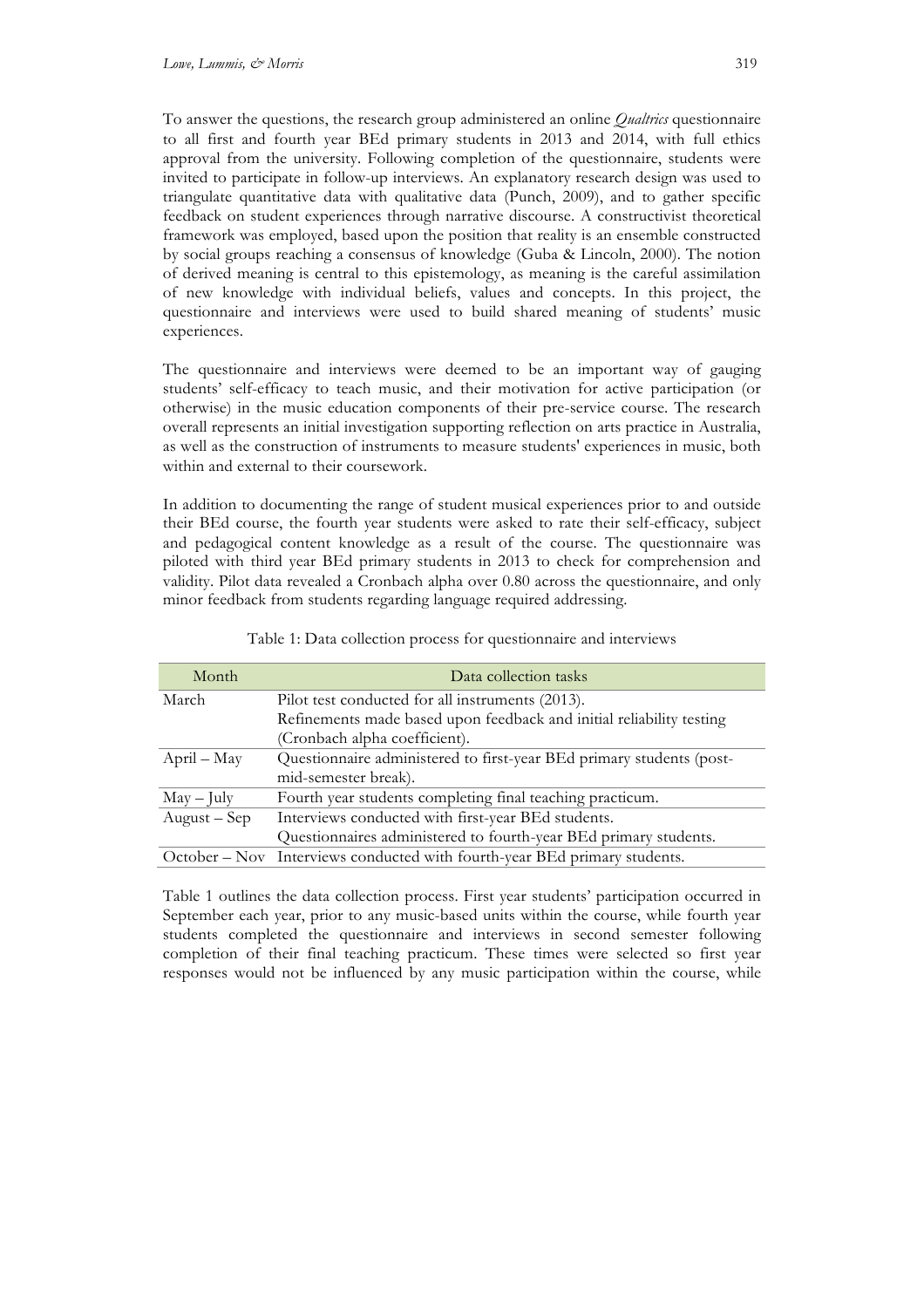fourth years had the opportunity to reflect upon their music teaching experiences in light of their final practicum. A comparative number of students participated in the interviews, representing 18% of first year students ( $n = 108$ , 2013;  $n = 107$ , 2014) and 16% of fourth year students ( $n = 25$ , 2013;  $n = 17$ , 2014).

Demographic information was obtained from the questionnaire. Across both cohorts, 93% of respondents were female, 72% between 17 and 25 years of age, and 2% were of Aboriginal or Torres Strait Islander backgrounds. In terms of previous educational experience, 65% had attended government primary schools, 51% attended government secondary schools and 74% had no previous post-secondary awards prior to commencing the BEd primary course.

In the fourth year sample, 92% were female, 40% aged between 17 and 25, and 24% between 26 and 30 years of age. A total of 60% attended government primary and secondary schools, and while 44% had no previous post-secondary awards, 32% had TAFE qualifications prior to commencing the BEd primary course. Selected findings from both groups are presented in relation to their music experiences, self-efficacy and potential implications for WA teacher education in music.

### **Quantitative findings**

Findings are presented comparatively according to the question contexts, while the discussion section elaborates on the findings independently.

Table 2 illustrates student responses to childhood engagement with music in the home. On a five-point scale, a slight majority students across both years agreed with the statement. However, there was a small decline in the first year mean scores between 2013 and 2014, and a much larger decline in fourth year mean scores from 2013 to 2014.

| Music | 1st year students | 4th year students |
|-------|-------------------|-------------------|
| 2013  | $3.26$ (Agree)    | 3.32 (Agree)      |
| 2014  | $3.03$ (Agree)    | $2.76$ (Agree)    |

Table 2: Mean responses to the statement "When I was a child I had lots of music experiences at home"

As most students indicated a degree of musical experiences in the home as a child, somewhat predictably, these experiences appeared to impact on their value of music. Table 3 illustrates the mean impact of childhood musical experiences on a five-point scale in the home upon valuing of music as a discipline. Most notably, the mean valuing of music as a discipline is slightly below the mean for musical experiences, and a small decline in mean valuing is evident in the 2014 cohort, across both year groups.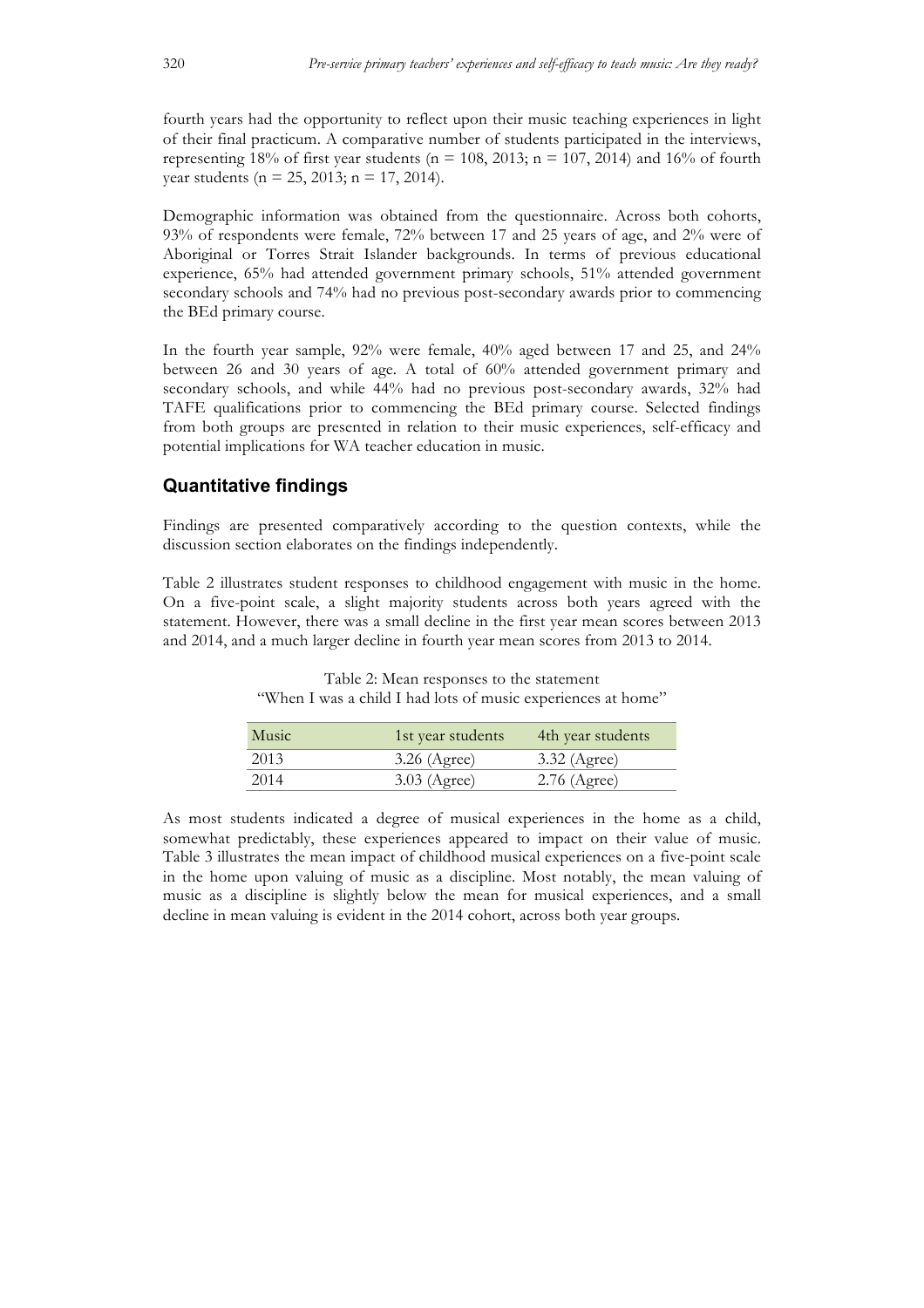| Music | 1st year students | 4th year students |
|-------|-------------------|-------------------|
| 2013  | $2.99$ (Mod-High) | $3.08$ (High)     |
| 2014  | 2.72 (Moderate)   | 2.58 (Moderate)   |

Table 3: Mean response to the influence of childhood music experiences at home on value of music as a discipline

In addition to the home, students were asked to rate their musical experiences in primary school. Given that positive and negative experiences impact self-efficacy and sustained engagement (Bandura & Locke, 2003), positive musical experiences could see students developing sustained engagement with music both personally and professionally beyond primary school. Table 4 presents responses to enjoyment of music in primary school on a five-point scale. While year groups reported largely positive experiences, the mean rating from the 2014 cohort was notably lower than the 2013 cohort.

Table 4: Mean responses to the statement: "I always enjoyed music as a subject in primary school"

| Music | 1st year students | 4th year students |
|-------|-------------------|-------------------|
| 2013  | $3.26$ (Agree)    | $3.16$ (Agree)    |
| 2014  | $2.96$ (Agree)    | $2.88$ (Agree)    |
|       |                   |                   |

Table 4 responses along with Bandura's self-efficacy theories warranted investigation of the level of achievement in secondary school where music becomes largely an elective subject. It was anticipated that the level of achievement in secondary school would correspond to the level of enjoyment in primary school; however, this was not the case. As music is generally compulsory in Year 8, data from Year 9 upwards was considered more pertinent. The figures presented in Table 5 illustrate the mode value of students' highest year level attained in music in secondary school. Despite moderately high enjoyment of music in primary school, most students did not proceed beyond Year 9, while the majority of the 2014 fourth year cohort did not elect to proceed beyond compulsory Year 8 music.

Table 5: Mode values of highest year level achieved in music in secondary school

| Music | 1st year students | 4th year students |
|-------|-------------------|-------------------|
| 2013  | Year 10 $(14\%)$  | Year 9 $(20\%)$   |
| 2014  | Year 9 $(20\%)$   | Year $8(23%)$     |

While not reported in Table 5, the questionnaire also revealed that of the 2014 cohort, only 3% undertook music as a subject to Year 12, and none of the fourth year cohort. The questionnaire then sought to document current music participation, in addition to prior experiences. Table 6 illustrates the percentage of students engaging in recreational music activities, external to their university music experiences. Importantly, the questionnaire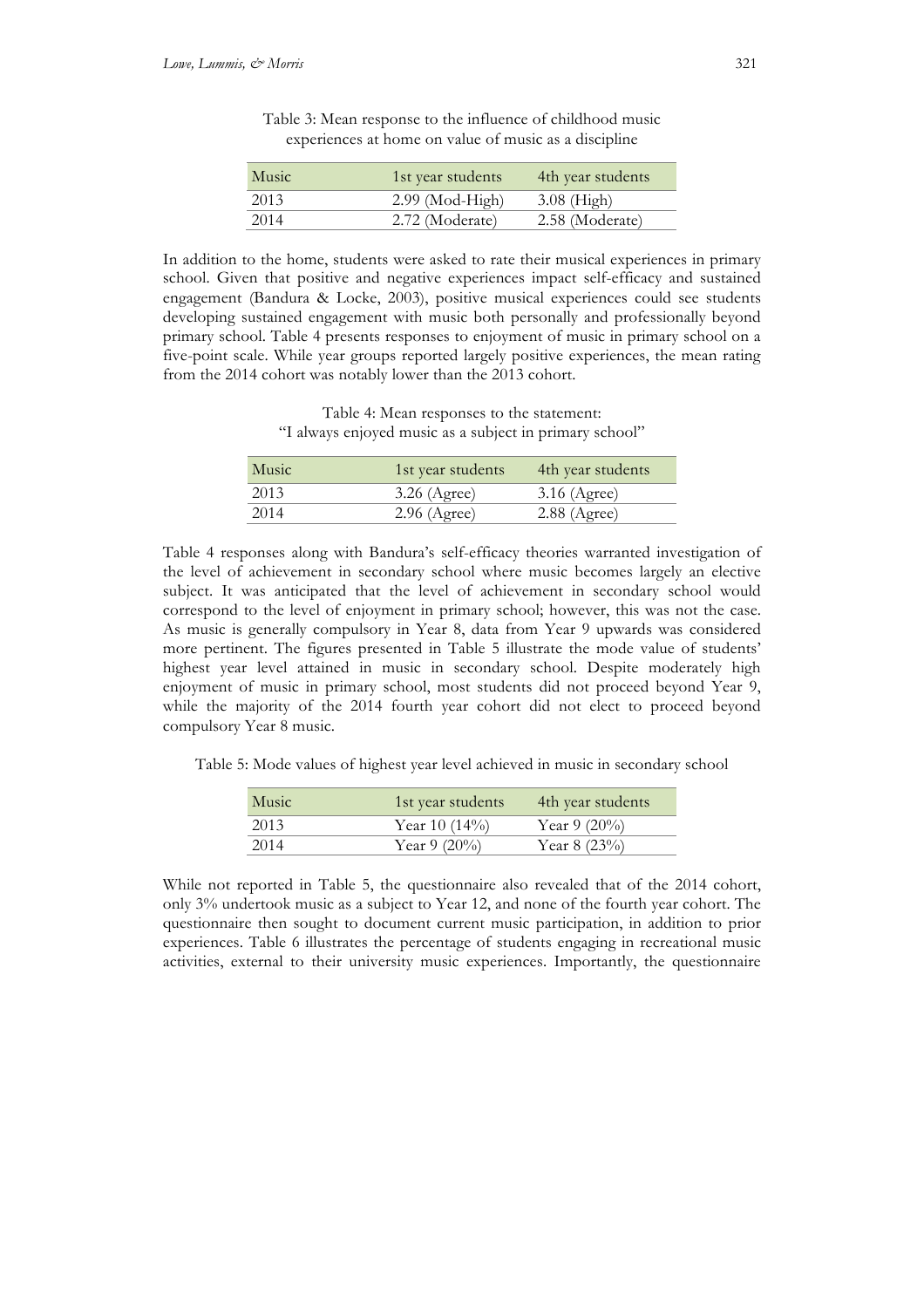asked students to rate their active musical participation, i.e. playing, singing or creating music, as opposed to their passive consumption of music.

Table 6: Percentage of students who currently participate in recreational music activities

| Music | 1st year students | 4th year students |
|-------|-------------------|-------------------|
| 2013  | $41.70\%$         | $36.00\%$         |
| 2014  | $40.70\%$         | $35.30\%$         |

Interestingly, the amount of active participation in music between the 2013 and 2014 cohorts was remarkably similar, despite consistently lower ratings on all other measures by the 2014 cohort. Further, active participation declined only slightly between first and fourth year for both cohorts indicating continued participation outside the course throughout their time at university. Table 7 then sought to measure the frequency of active outside music engagement per month.

Table 7: Mean quantity of current recreational music time per month

| Music | 1st year students | 4th year students |
|-------|-------------------|-------------------|
| 2013  | $2.96$ (Mod-High) | 2.89 (Moderate)   |
| 2014  | 2.43 (Moderate)   | 2.33 (Moderate)   |

Again, all cohorts reported similar moderate levels of active musical engagement outside the university from first to fourth year, although the 2014 cohort reported slightly lower findings across both years, consistent with findings on most other measures.

In addition to investigating musical experiences, fourth year students were asked to rate their preparedness to teach music as a result of their university training. 'Preparedness' to teach was measured by students' rating of their self-efficacy. Students were asked to respond to the following statement:

1. I feel confident to teach music to primary children.

Table 8 presents the self-efficacy findings. On a five-point scale, both fourth year cohorts indicated moderately low levels of self-efficacy with the 2014 cohort reporting a slightly lower level in alignment with their lower reported levels of experience with music overall.

| Music | 2013            | 2014            |
|-------|-----------------|-----------------|
|       | 2.80 (Moderate) | 2.47 (Moderate) |

Table 8: Mean levels of self-efficacy among fourth year students to teach music upon graduation

While both the 2013 and 2014 cohorts indicated moderate levels of active outside participation in music consistently across the four years of their course outside the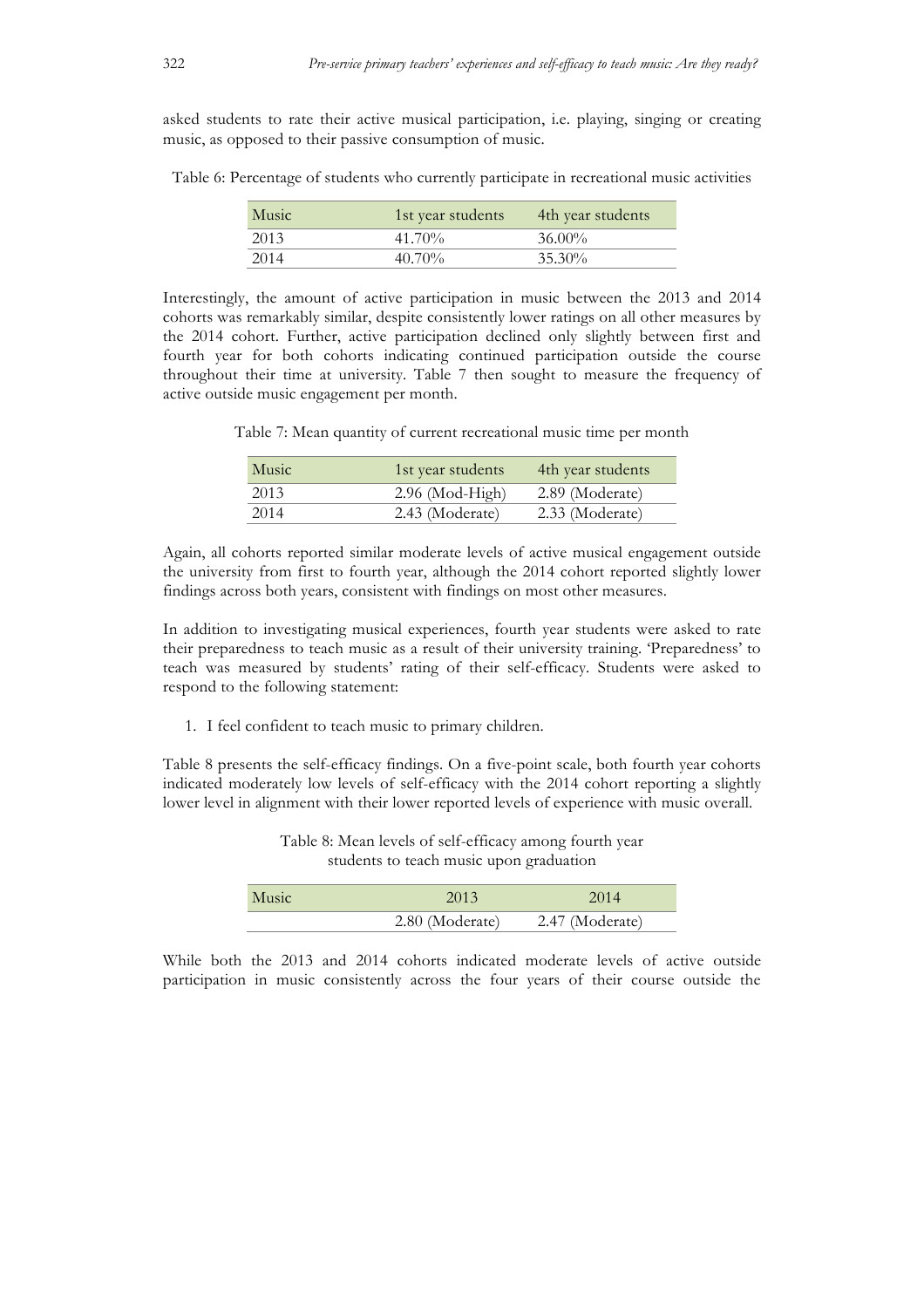university, this did not appear to translate directly into higher levels of self-efficacy overall as a result of skills and knowledge acquired through participation. Again, this raises the question of the quality and depth of students' outside engagement and its perceived transferability to the classroom context.

# **Qualitative findings**

Following administration of the questionnaire, both first and fourth year students were invited to participate in follow-up interviews. Interviews were utilised to triangulate the data; however, only a small number of students volunteered to participate. Given the small sample, the researchers are aware that the interview data has limited reliability. Despite this, some observations have been included to contextualise the quantitative findings. Further research is required with a larger sample to construct reliable themes within the interview data.

First year students across both years discussed the role their families played in encouraging participation in music from a young age:

My family were always playing music, not actual instruments, but music of all ages and I would attend concerts with my parents etc… because they were the people who enjoyed music the same as I did... (Jenny)

However, another first year student contrasted Jenny's reflection, saying:

No, we rarely had any music in the house at all… (Gillian)

The first year students indicated a range of primary school music experiences, reflecting the range of mean values found in the quantitative data. Some students enjoyed their music experiences in primary school:

I remember being in Grade 6 and touring the Opera House and I got to listen to the SSO in rehearsal… I was in tears. Then we got to have an opera singer sing… opera and they did a theatre thing… finally a moment where I went "yes, real music"… (Dave)

Others enjoyed class music activities in primary school:

We had music once a week, we would all get together and sing and play the recorder, I loved it. To this day I still love to sing… (Phillipa)

Others were limited by their primary school experiences:

We had a music program in primary school but the teacher just made us sing along to a CD. That was music and we were taught to play recorder on a ruler! (Nellie)

Further problems were identified: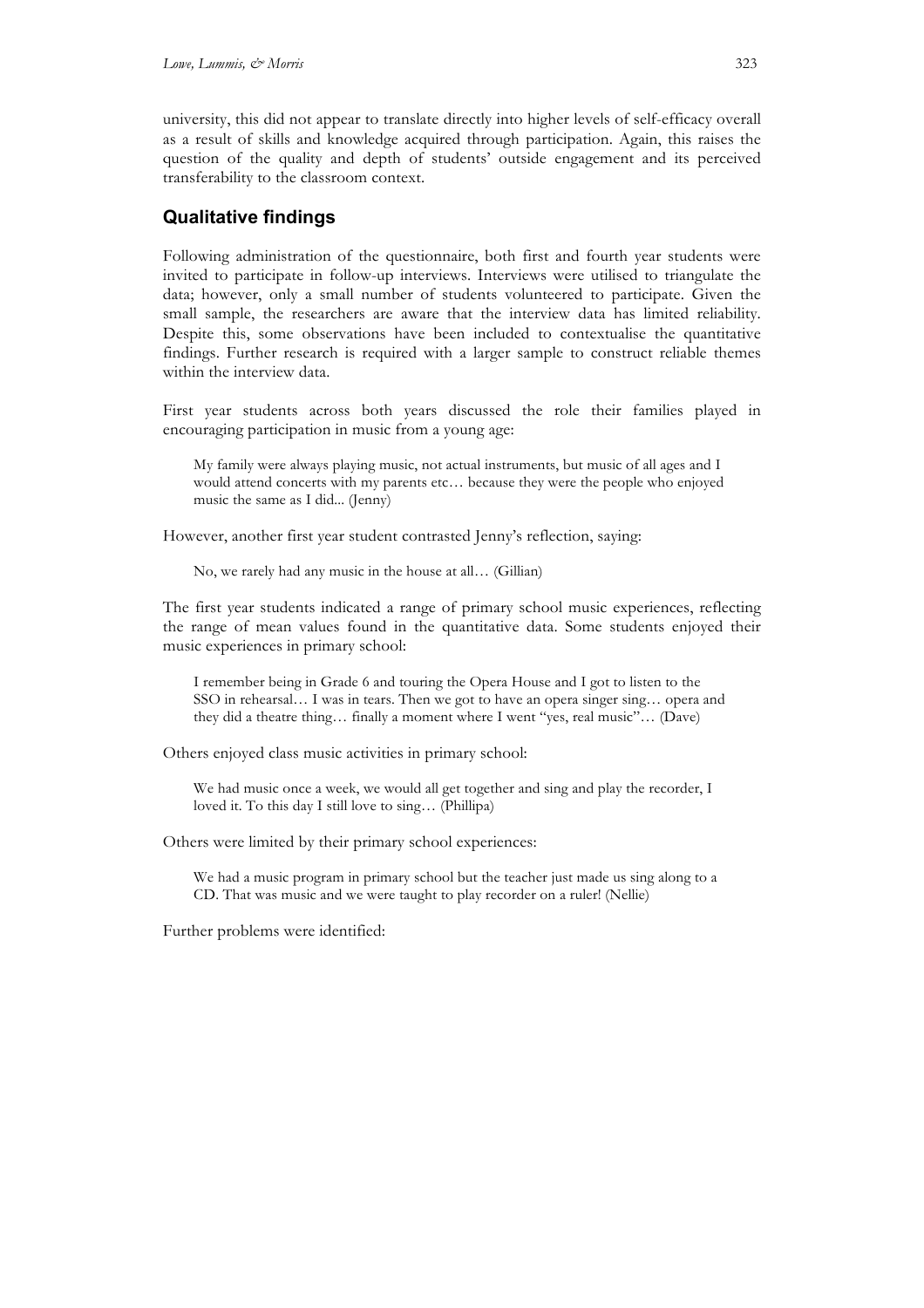I was never properly taught in my old school how to read music so when I changed schools, I was overwhelmed by how behind I was and how much I didn't know. It scared me from learning music… (Annie)

In general, of those interviewed, the majority stated that their personal preferences for music influenced their university experiences. These students discussed feelings of discomfort when presented with unfamiliar content such as classical music (as opposed to contemporary music). These students commented that self-efficacy definitely influenced their likelihood to teach music. Again, more investigation is required into the link between self-efficacy, past musical experiences and teaching music, and the role of teacher training institutions in building self-efficacy among pre-service teachers.

### **Discussion**

The findings across the two years reveal that most first year students report moderate levels of musical experiences prior to entering the course. Students indicated relatively high levels of musical exposure in the home, and this generally reflects in their valuing of music as a discipline. Prior personal experiences in which students build mastery and receive encouragement are important in building self-efficacy (Bandura & Locke, 2003; Lemon & Garvis, 2013), and first year students' reported exposure to music in the home and its influence on their valuing of music would appear to support the theory. This is reinforced by the reported decline in home exposure and subsequent valuing across the 2014 cohort. In primary school, both year groups indicated enjoyment of music, but again, findings for the 2014 cohort where notably lower. While all respondents indicated a general enjoyment of music in primary school, it is acknowledged that the data did not capture the quality of those experiences and can therefore not suggest why a decline has occurred between year cohorts. Further, enjoyment in primary school did not translate into high level study in secondary school, with all four cohorts reporting an average highest attainment level of Year 9 in music, with only 3% completing senior secondary music courses. This finding may be tempered by students who learned a musical instrument at school but did not engage in formal secondary school class music study, but importantly, these frequencies do not include students who did not participate in any secondary music courses, of which there was a large majority. Despite moderate levels of music experiences in the home and primary school, it can be assumed that the lack of high level study in music in secondary school means that the majority of students entering the BEd primary course will lack higher level skills and knowledge in music.

By contrast, the low participation in music in secondary school is not necessarily reflected in current music participation. Between 35 and 40% of participants indicated a moderate amount of active musical engagement, and further study is required as to the motivation of students to participate, considering disengagement in secondary school. These levels of involvement are encouraging, as Lemon and Gravis (2013) noted that prior experiences influence self-efficacy for future professional involvement. However, levels of active current participation in music did decline slightly into fourth year, possibly reflecting increased student course loads, family commitments, or increasingly divergent interests into other areas, and again, the data did not capture the quality of these experiences. Yet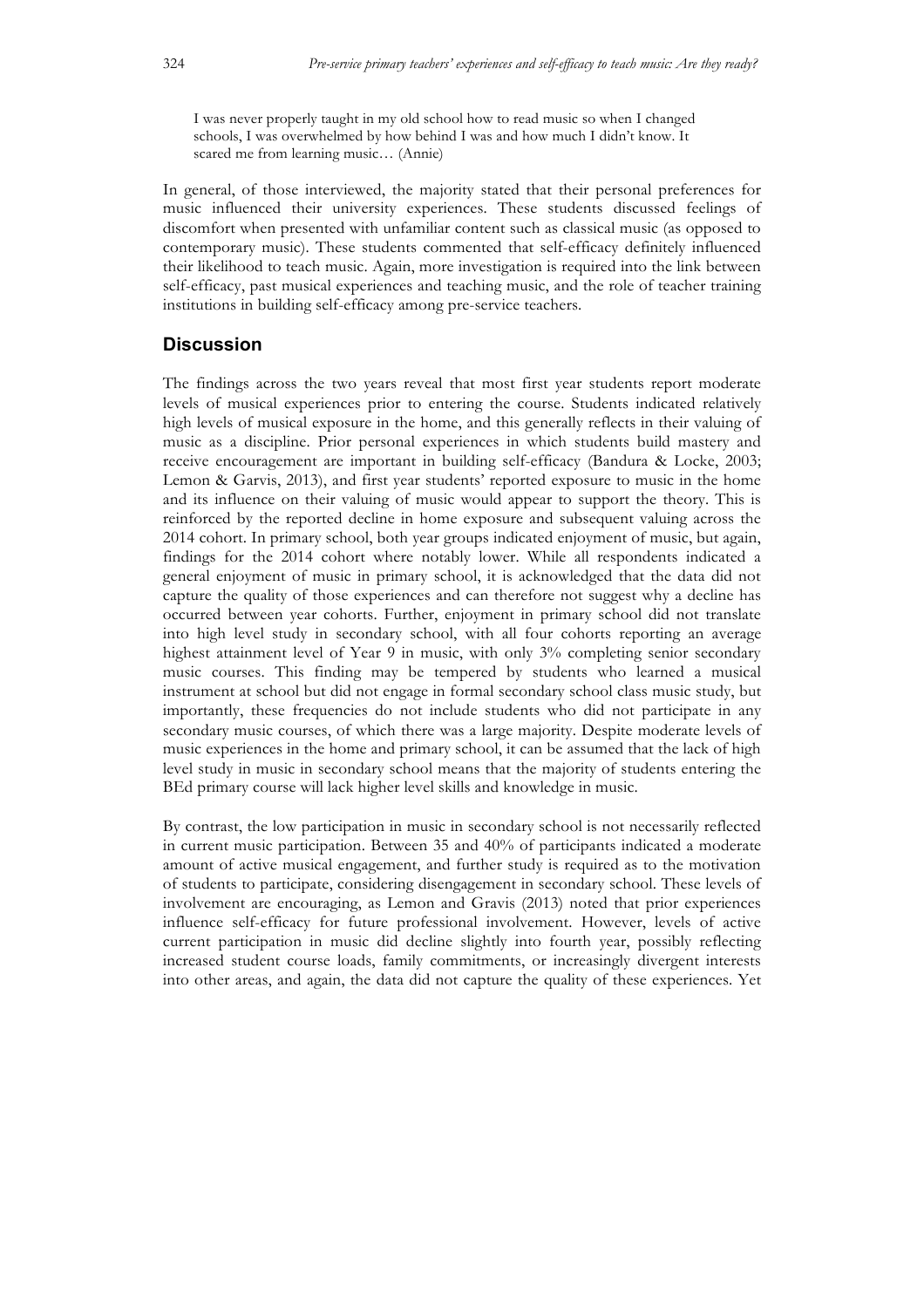again, the 2014 cohort reported notably lower current active engagement amongst both first and fourth year students. Despite this, the moderately high levels of active engagement suggest that students do not necessarily need to engage with music from an early age to develop an interest in music. The interview data supports this with many students indicating their interest was acquired through primary school and not their family. Building upon current active musical involvement among pre-service teachers may also be a key in increasing their understanding and valuing of music as a subject, and prolonged participation may be a critical factor in building self-efficacy to teach music.

Despite the potential for positive outcomes suggested by moderately high levels of outside musical involvement among pre-service teachers, this did not translate to reported selfefficacy to teach music among fourth years in either year group. Fourth year students, when asked to rate their university experiences in terms of acquiring subject and pedagogical content knowledge, and resulting self-efficacy reported low levels of preparedness to teach music in primary schools. Further, interview data suggested that many students attributed this to their perceived low levels of practical skills, which impacted their confidence in their pedagogical content mastery, and therefore their selfefficacy to teach the subject. This finding was alarming, as Bandura and Locke (2003) suggested that low confidences of practical and pedagogical skills leads to poor selfefficacy and diminished time practising the task. Subsequently, poor self-efficacy can lead to graduate teachers spending less time teaching music to primary children, perpetuating a cycle of limited school-based musical experiences.

# **Conclusion**

This research noted that students have a range of musical experiences prior to entering the BEd primary course. It found that for many students musical experiences were generated in the home, and the amount of involvement appeared to translate into a positive valuing of the subject. However, it also found that primary school experiences were important for others, noting their enjoyment of music in primary school to be the catalyst for their interest in music. For others, active involvement in music outside their pre-service course was an important part of their identity. Engagement, whether early in the home, primary school, or outside the course, generally had a positive influence on participants' valuing of music. It also suggests that musical intervention can be successful at any time, although intervention needs to be long-term if it is to build intrinsic motivation (Marks, 2000).

The exit data from fourth year students over 2013/2014 on their self-efficacy to teach music was disappointing. Theories suggest that individuals with low self-efficacy attribute negative association with tasks, and will not partake in activities (Bandura & Locke, 2003). If students complete the BEd primary course with moderately low self-efficacy, there is a very real danger that they will minimise music instruction time in their teaching. Accordingly, it is critical for universities to ensure students' leave teacher education courses with high self-efficacy. High self-efficacy is associated with mastery of skills and knowledge (Bandura, 2001; Marks, 2000), and can be considered an indication of musical mastery as a result of teacher education. The generalised Standard 2 of the *Australian*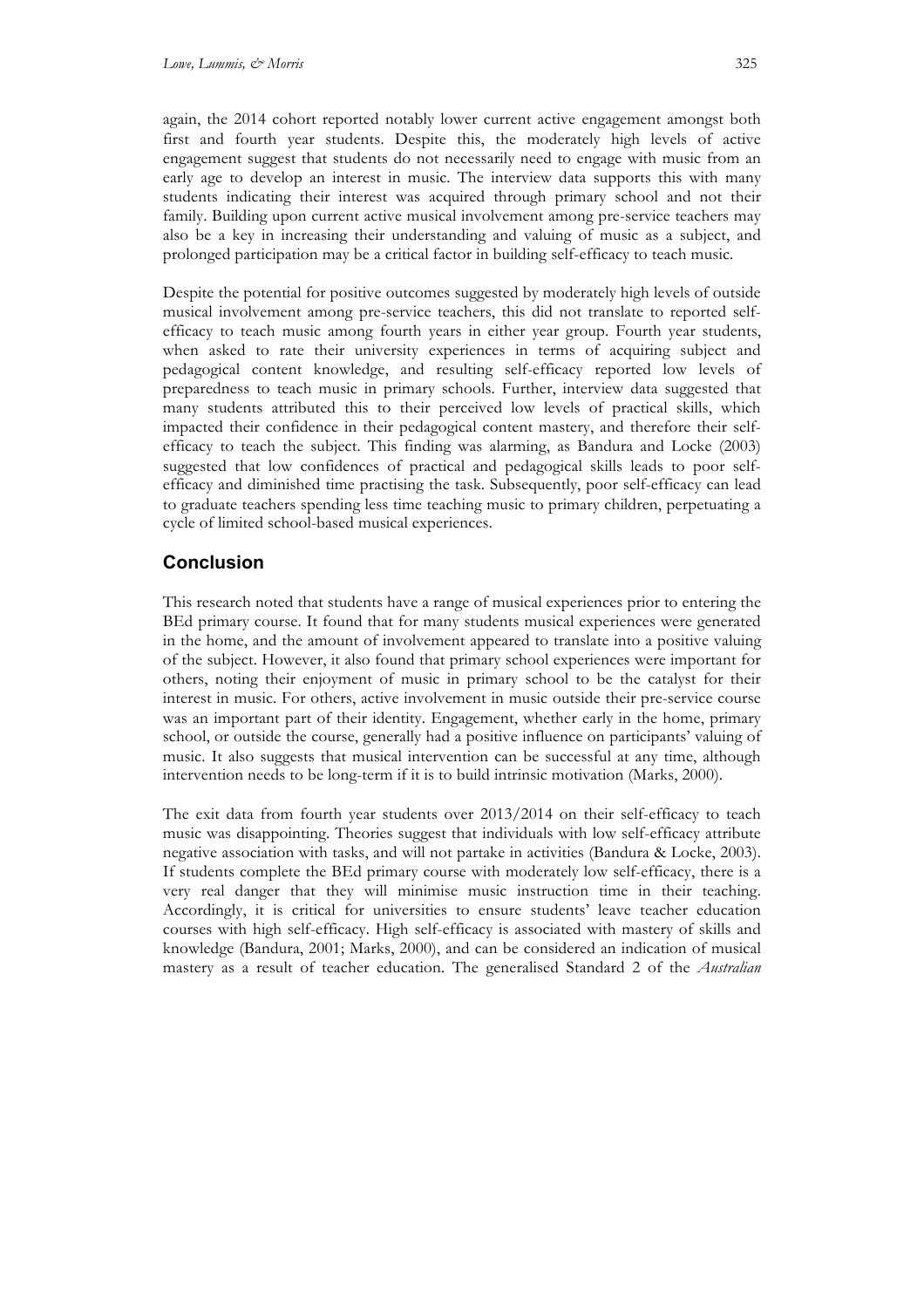*Professional Standards for Teachers* states that graduate teachers "must know the content [of each subject area] and how to teach it" (AITSL, 2011). If graduate teachers do not feel they have mastered both subject and pedagogical content knowledge, universities are risking graduating teachers who do not meet the National Standards.

The responses from fourth year students across both year groups implied sustained, practical skills-based instruction focused upon subject and pedagogical mastery is required to adequately prepare them to teach music. However, time constraints within teacher education courses limit music instruction. In-depth instruction required for mastery can only occur if appropriate time is allocated to develop these abilities. Accordingly, the major recommendation of the arts research group in relation to music is that the time allocated to effective music education provision within the BEd primary course be reviewed, and ongoing study be undertaken into maximising the effectiveness of the existing teaching time, particularly in relation to raising student self-efficacy.

For Western Australians to compete in the new global marketplace, quality education is the key to future success. Given and increasing understanding of the value of a sustained music education in developing the neurological capacity of the brain, music education is also essential in building thinking capacity, especially in relation to critical and creative thinking, empathy and imagination. It is also central in the development of personal expression and transmission of culture. However, diminishing time in teacher education courses to build the requisite skills and knowledge in pre-service teachers ultimately translates into reduced capacity to teach music effectively, especially in the critical years of primary school, through low self-efficacy to teach the subject. Unwittingly, the new competitive global market in which tertiary institutions operate and which marginalises the arts, may be limiting rather than liberating their graduates, which ultimately then impacts the future capacity of society as a whole.

This project provides an on-going insight into students' experiences and self-efficacy to teach music. However, the study acknowledges its limitations, with the relatively small sample size limiting the generalisability of findings, particularly in relation to interviews. As interviews were voluntary, a natural degree of bias towards music may be expected. Further investigation into pre-service teacher self-efficacy is required, namely into the quality of previous and current musical experiences and why these do not appear to build confidence in practical skills, and in the case of fourth year (and possibly teacher graduates), research into how music instruction can be improved within teacher education courses. The research group involved in this study is participating in on-going research with the aim of addressing some of these issues and improving tertiary music education experiences for their pre-service teachers.

#### **References**

ACARA (2013). *The Australian Curriculum: The arts, Foundation - Year 10*. ACARA. http://www.acara.edu.au/curriculum/learning-areas-subjects/the-arts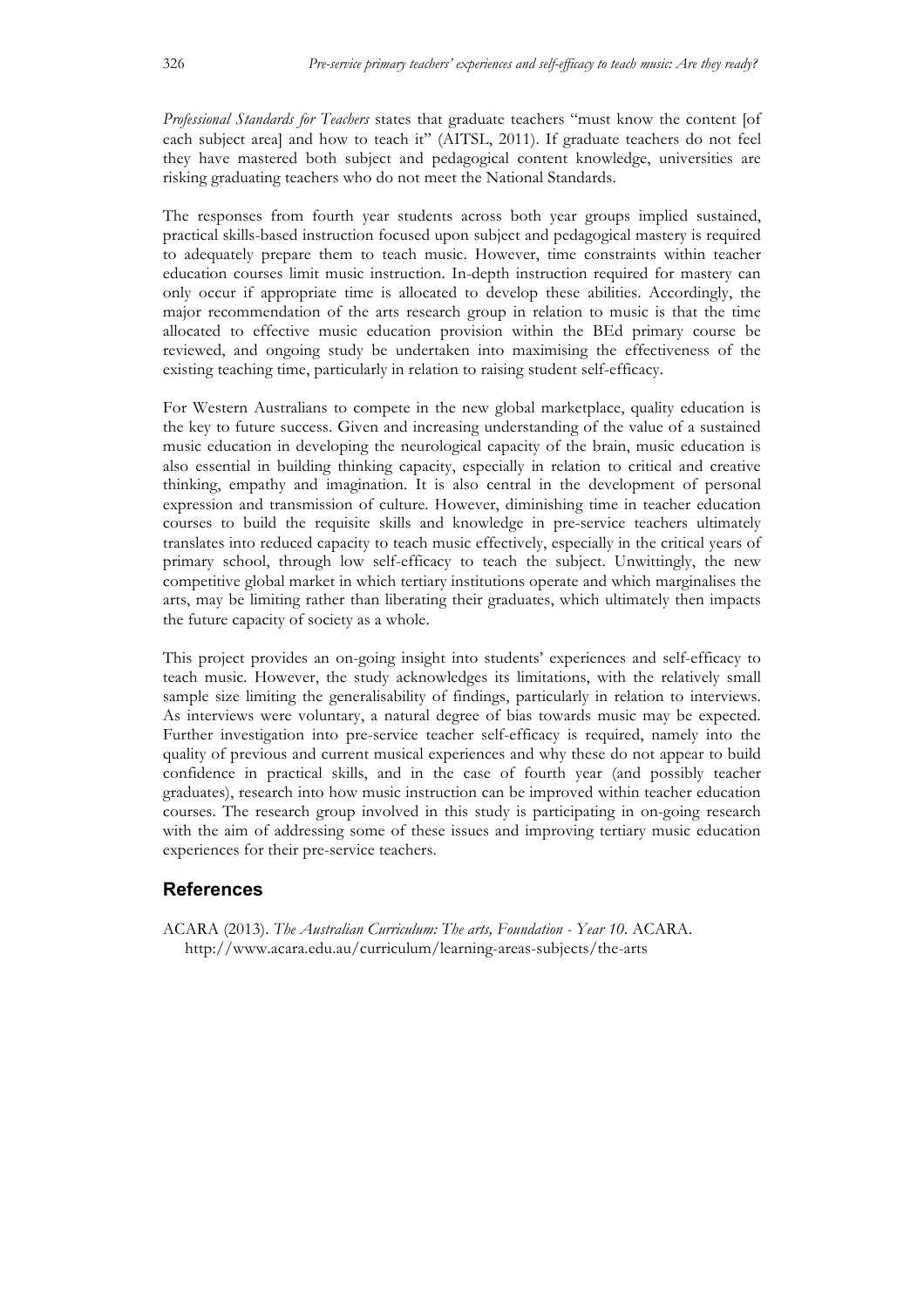AITSL (2011). *Australian professional standards for teachers*. AITSL. http://www.aitsl.edu.au/australian-professional-standards-for-teachers/standards/list

- Altenmuller, E., Gruhn, W., Parlitz, D. & Liebert, G. (2000). The impact of music education on brain networks: Evidence from EEG-studies. *International Journal of Music Education*, 35(1), 47-53. http://dx.doi.org/10.1177/025576140003500115
- Alter, F., Hays, T. & O'Hara, R. (2009). Creative arts teaching and practice: Critical reflections of primary school teachers in Australia. *International Journal of Education & the Arts,* 10(9), 1-21. http://www.ijea.org/v10n9/v10n9.pdf

Appleton, J., Christenson, S., Kim, D. & Reschly, A. (2006). Measuring cognitive and psychological engagement: Validation of the student engagement instrument. *Journal of School Psychology,* 44(5), 457-445. http://dx.doi.org/10.1016/j.jsp.2006.04.002

- Bandura, A. (2001). Social cognitive theory: An agentic perspective. *Annual Review of Psychology,* 52(1), 1-26. http://dx.doi.org/10.1146/annurev.psych.52.1.1
- Bandura, A. & Locke, E. A. (2003). Negative self-efficacy and goal effects revisited. *Journal of Applied Psychology,* 88(1), 87-99. http://dx.doi.org/10.1037/0021-9010.88.1.87
- Berlach, R. & McNaught, K. (2007). Outcomes-based education? Rethinking the provision of compulsory education in Western Australia. *Issues in Educational Research,*  17(1), 1-14. http://www.iier.org.au/iier17/berlach.html
- Bessant, J. (2002). Dawkin's higher education reforms and how metaphors work in policy making. *Journal of Higher Education Policy and Management,* 24(1), 87-99. http://dx.doi.org/10.1080/13600800220130789

Curriculum Council of Western Australia (1998). *Curriculum framework for Kindergarten to Year 12 education in Western Australia*. Perth: CC, WA. http://k10outline.scsa.wa.edu.au/media/documents/curriculumframework/Curriculum-Framework-Overarching-Statement.pdf

- Deasy, R., Catterall, J., Hetland, L. & Winner, E. (2002). *Critical links: Learning in the arts and student academic and social development*. Washington DC: Arts Education Partnership. https://eric.ed.gov/?id=ED466413
- Dinham, A. J. (2007). Delivering primary visual arts education: Where rhetoric meets reality. *Australian Art Education,* 30(1), 16-30. http://ro.ecu.edu.au/hca\_papers/256/
- Edith Cowan University (2002). *Undergraduate handbook, 2002*. Perth, WA: Edith Cowan University.
- Edith Cowan University (2005). *Undergraduate handbook, 2005*. Perth, WA: Edith Cowan University.
- Edith Cowan University (2008). *Undergraduate course guide, 2008*. Perth, WA: Edith Cowan University.
- Edith Cowan University (2013). *Online handbook, 2013*. Perth, WA. [viewed 7 December 2013] http://handbook.ecu.edu.au
- Eisner, E. (2002). *The arts and the creation of the mind*. New Haven, CT: Yale University Press.
- Flohr, J. (2009). Best practices for young children's music education: Guidance from brain research. *General Music Today*, 23(2), 13-19. http://dx.doi.org/10.1177/1048371309352344
- Fredricks, J. A., Blumenfeld, P. C. & Paris, A. H. (2004). School engagement: Potential of the concept, state of the evidence. *Review of Educational Research*, 74(1), 59-109. http://dx.doi.org/10.3102/00346543074001059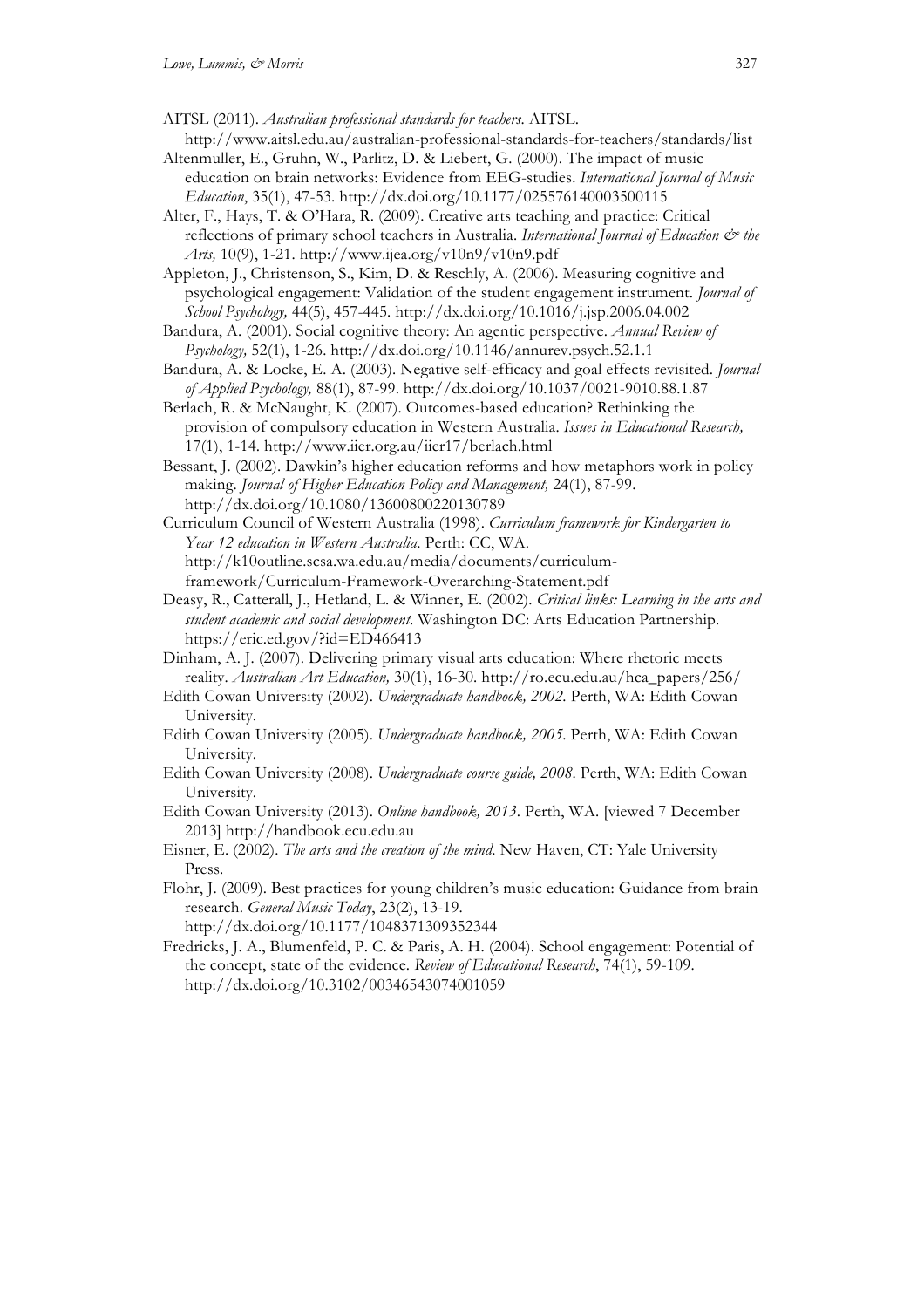- Gardner, H. (2006). *Changing minds: The art and science of changing our own and other people's minds*. Boston, MA: Harvard Business School Press.
- Garvis, S. (2008). Teacher self-efficacy for the arts education: Defining the construct. *Australian Journal of Middle Schooling,* 8(1), 25-31.
- Guba, E. & Lincoln, Y. (2000). Paradigmatic controversies, contradictions, and emerging confluences. In N. K. Denzin & Y. S. Lincoln (Eds.), *Handbook of qualitative research*. Thousand Oaks, CA: SAGE.
- Lemon, N. & Garvis, S. (2013). What is the role of the arts in a primary school? An investigation of perceptions of pre-service teachers in Australia. *Australian Journal of Teacher Education,* 38(1), 1-9. http://dx.doi.org/10.14221/ajte.2013v38n9.7
- Lummis, G., Morris, J. & Paolino, A. (2013). An investigation of Western Australian Preservice primary teachers' experiences and self-efficacy in the arts. *Australian Journal of Teacher Education,* 39(5), 50-64. http://dx.doi.org/10.14221/ajte.2014v39n5.4
- Marginson, S. (2000). Rethinking academic work in the global era. *Journal of Higher Education Policy and Management*, 22(1), 23-35. http://dx.doi.org/10.1080/713678133
- Marginson, S. (2004). National and global competition in higher education. *The Australian Educational Researcher*, 31(2), 1-28. http://files.eric.ed.gov/fulltext/EJ689631.pdf
- Marks, H. M. (2000). Student engagement in instructional activity: Patterns in the elementary, middle, and high school years. *American Educational Research Journal,* 37(1), 153-184. http://dx.doi.org/10.3102/00028312037001153
- Martin, R. (2012). Does music education enhance the developing brain and academic achievement? A brief review.
	- http://jwilson.coe.uga.edu/BrainOnMusic/Martin.BrainOnMusic
- Mills, J. (1989). The generalist primary teacher of music: A problem of confidence. *British Journal of Music Education*, 6(23), 125-138.
	- http://dx.doi.org/10.1017/S0265051700007002
- Paolino, A. (2013). *An interdisciplinary intervention: The potential of the Orff-Schulwerk approach as a pedagogical tool for the effective teaching of Italian to upper primary students in Western Australia.* Unpublished doctoral thesis, Edith Cowan University, Perth, Western Australia. http://ro.ecu.edu.au/theses/557/
- Pick, D. (2006). The re-framing of Australian higher education. *Higher Education Quarterly,*  60(3), 229-241. http://dx.doi.org/10.1111/j.1468-2273.2006.00319.x
- Punch, K. (2009). *Introduction to research methods in education*. London: SAGE.
- Rogalsky, C., Rong, F., Saberi, K. & Hickok, G. (2011). Functional anatomy of language and music perception: temporal and structural factors investigated using functional magnetic resonance imaging. *The Journal of Neuroscience*, 31(10), 3843-3852. http://dx.doi.org/10.1523/JNEUROSCI.4515-10.2011
- Russell-Bowie, D. (2009). What me? Teach music to my primary class? Challenges to teaching music in primary schools in five countries. *Music Education Research,* 11(1), 23- 36. http://dx.doi.org/10.1080/14613800802699549
- Ryan, R. M. & Deci, E. L. (2000). Intrinsic and extrinsic motivations: Classic definitions and new directions. *Contemporary Educational Psychology,* 25(1), 54-67. http://dx.doi.org/10.1006/ceps.1999.1020
- SCSA (School Curriculum and Standards Authority, WA) (2016). K-10 Outline The Arts/Music. http://k10outline.scsa.wa.edu.au/home/p-10-curriculum/curriculumbrowser/the-arts/music2